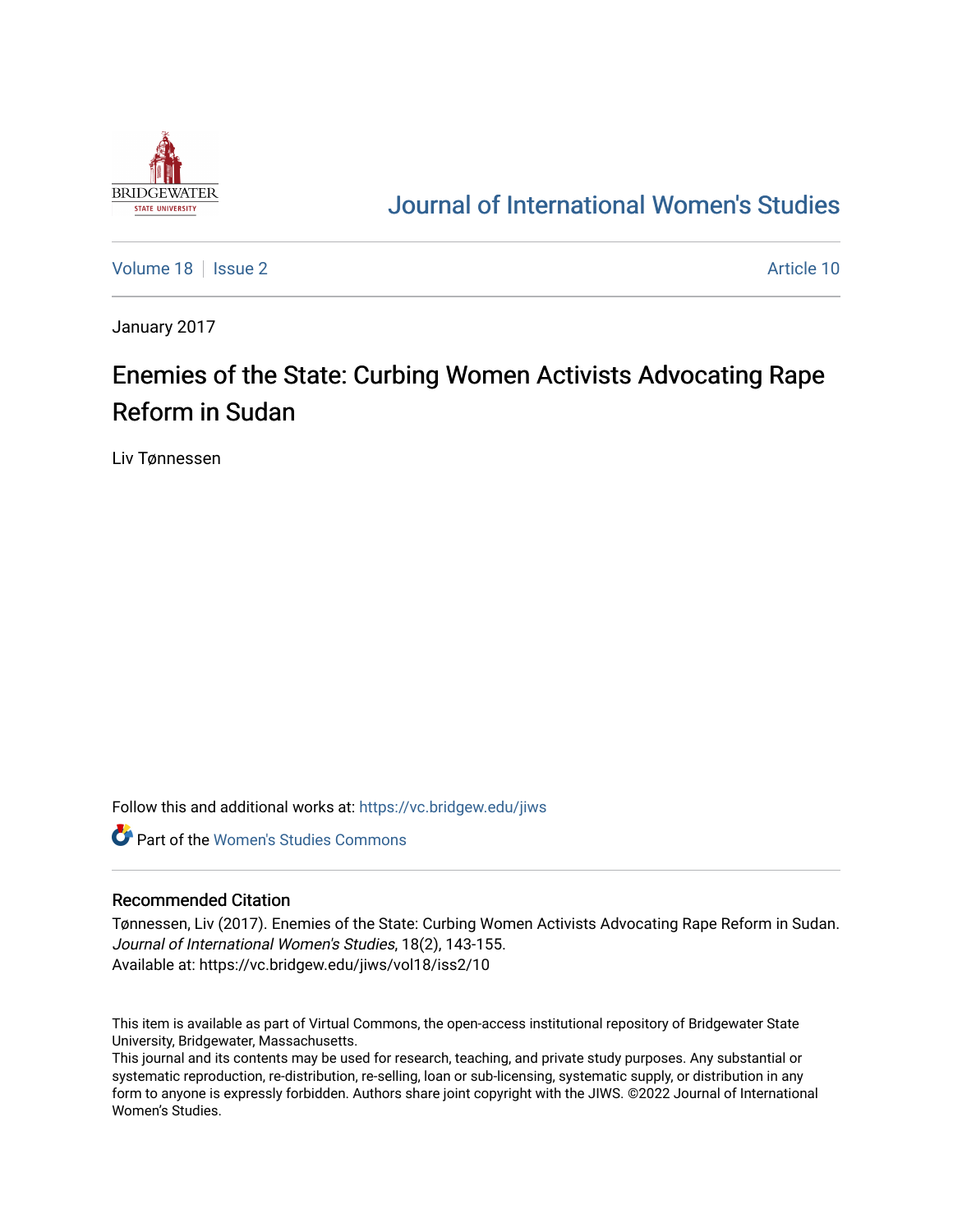#### Tønnessen: Curbing Women Activists Advocating Rape Reform in Sudan

This journal and its contents may be used for research, teaching and private study purposes. Any substantial or systematic reproduction, re-distribution, re-selling, loan or sub-licensing, systematic supply or distribution in any form to anyone is expressly forbidden. ©2017 Journal of International Women's Studies.

## **Enemies of the State: Curbing Women Activists Advocating Rape Reform in Sudan**

Liv Tønnessen $<sup>1</sup>$  $<sup>1</sup>$  $<sup>1</sup>$ </sup>

#### **Abstract**

Sudanese women activists launched a legal campaign in 2009 calling attention to how the country's Sharia-based Criminal Act of 1991 produced impunity for sexual assault in the Darfur conflict. After years of mobilization, Sudan enacted rape reform in 2015. While on the surface a success story, extensive interviews conducted in Khartoum suggest that this regime-controlled rape reform is more about the struggle of an authoritarian state to keep an emerging independent women's movement under control, rather than the protection of rape victims in Darfur. By situating the reform within the broader political dynamics of the International Criminal Courts' (ICC) arrest order against Sudan's president for the use of rape as a war tactic in Darfur, it becomes clear that this pushed an already pressured head of state to clamp down on independent women's groups advocating rape reform. Women activists were framed as collaborators of the ICC and an enemy of the Sudanese state. The immediate implication of targeting women activists is that the regime has silenced critical voices pointing to the limitations of the rape reform as well as those actors most likely to watchdog its implementation. The long-term implication is that it weakens the foundation for generating further policy changes on violence against women.

*Keywords:* Women's Movement, Rape, Legal Reform, Islamic Law, Sudan

#### **Introduction**[2](#page-1-1)

 $\overline{a}$ 

Sudanese women activists launched a legal campaign in 2009, calling attention to how the country's Sharia-based Criminal Act of 1991 produced impunity for rape in the Darfur conflict in which the use of sexual violence as a war tactic has been widespread (see, for example, International Commission of Inquiry on Darfur 2004; United Nations High Commissioner for Human Rights 2005). Through the proxy of local Arab militias, known as *Janjaweed* or devils on horseback, the Sudanese regime has sexually attacked women and children from the African ethnic groups in Darfur since the eruption of the conflict in 2003 (ICC 2009). According to Sudanese women activists, the Criminal Act of the current Islamist regime does not clearly differentiate

1

<span id="page-1-0"></span><sup>1</sup> Liv Tønnessen (PhD) is a senior researcher at Chr. Michelsen Institute (CMI) in Bergen, Norway. Tønnessen is a political scientist researching women, politics and Islam in the Middle East and Northern Africa with a specialization on Sudanese politics. She has conducted extensive fieldwork in Sudan since 2006 and has lectured at Ahfad University for Women. Tønnessen is heading several research projects, among them *Engineering Gender Equality: The Effects of Aid to Women's Political Representation* funded by the Norwegian Research Council. She is also the lead researcher on Sudan in several research projects, most recently *Political determinants of sexual and reproductive health: Criminalisation, health impacts and game changers* funded by the Norwegian Research Council and *Women and Peacebuilding in Africa* funded by Carnegie and the Norwegian Ministry of Foreign Affairs.

<span id="page-1-1"></span><sup>2</sup> The research behind this article is funded by the Norwegian Research Council through the project 'Protection of Civilians: From Principle to Practice'. In addition, I have received funding for fieldwork from the project 'Assisting Regional Universities in Sudan and South Sudan' which is funded by the Norwegian Embassy in Khartoum. Special thanks go to Samia al-Nagar.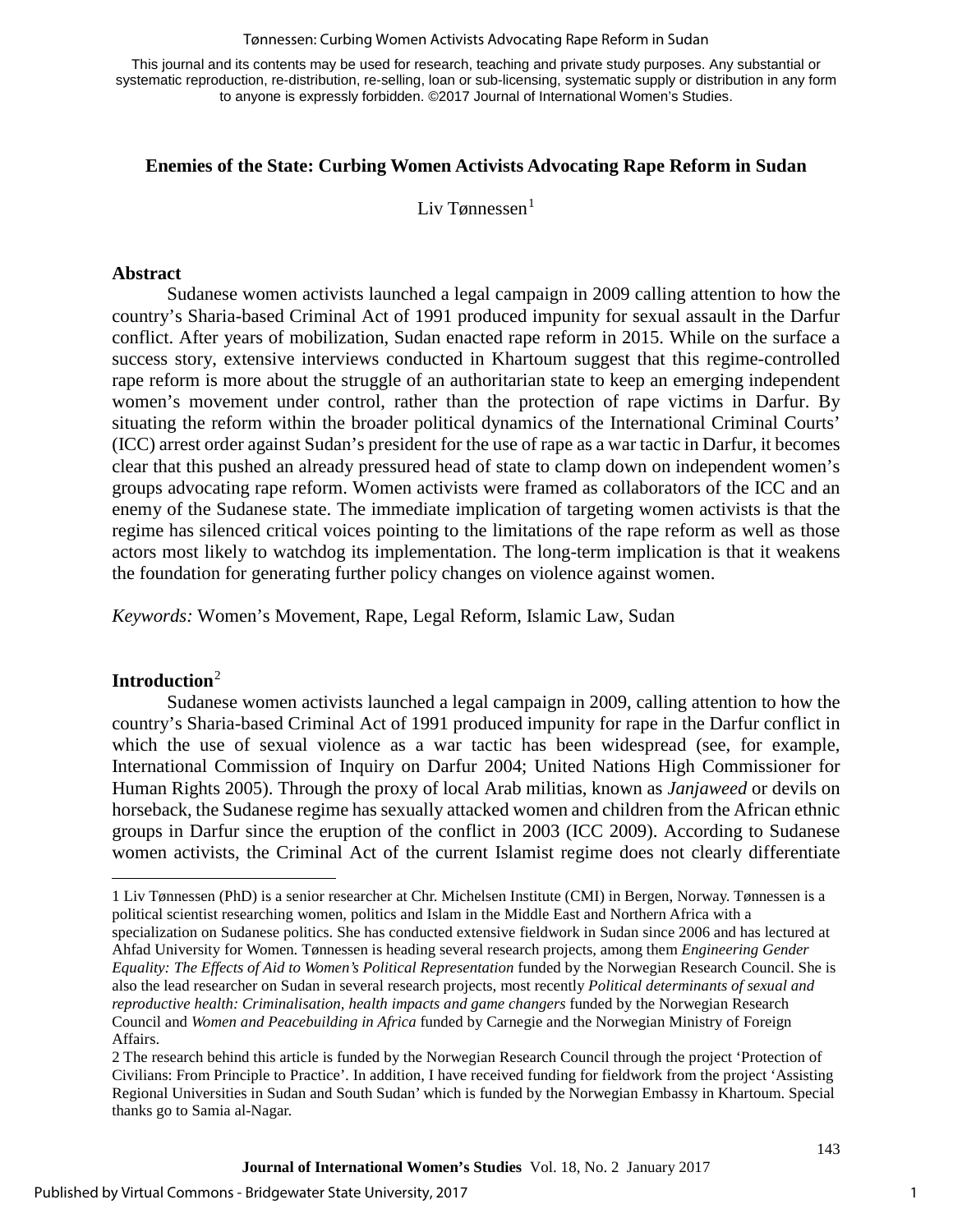between rape and the crime of *zina*, that is sexual intercourse outside of a valid marriage contract; a moral crime prescribed in Islamic legal texts. Since rape is categorized as *zina* without consent, rape victims risk being prosecuted for *zina;* a crime punishable by stoning to death for married offenders and 100 lashes for unmarried offenders. This constitutes a serious legal obstacle for rape victims in Darfur and beyond.

After years of women's legal mobilization, Sudan followed a range of African countries by enacting a rape reform in February 2015. The regime introduced a reform in which a new definition of rape appears clearly de-linked from *zina*. It came as a surprise to many observers, but has nonetheless been celebrated as a great achievement. While on the surface a success story, I understand this largely regime-controlled rape reform as an authoritarian state's struggle to keep an emerging independent women's movement under control, rather than protection of rape victims in Darfur and beyond. By situating the reform within the broader political dynamics of the International Criminal Courts' (ICC) arrest order against Sudan's sitting president for widespread and systematic rape of women and children in Darfur (ICC 2009), it becomes clear that this pushed Omar al-Bashir to severely clamp down on independent women's groups advocating rape reform. The 2015 reform materialized within a political environment of escalated state repression initiated against both international and national NGOs. Al-Bashir's immediate response to the ICC indictment was to expel 1[3](#page-2-0) international and shut down three Sudanese NGOs.<sup>3</sup> Sexual violence became particularly politicized post-ICC and women's groups and NGOs working on rape reform were hit particularly hard. Not only did the reform process exclude women activists who initiated the campaign, but they were also framed as collaborators of the ICC and branded enemies of the state**.**

The Islamist regime's targeting of an emerging independent women's movement has both short- and long-term implications. The short-term implication is that the regime has silenced the voices pointing to the several limitations of the 2015 rape reform as well as those actors most likely to watchdog its implementation. The long-term implication is that the suppression of an independent women's movement weakens what the literature (see, for example, Htun and Weldon 2012; Tripp et al 2009) identifies as critical for generating further policy change on violence against women.

Fieldwork for this study was conducted in Khartoum, Sudan in May 2011, October 2012 and February/March, June/July, and November 2013 and October 2014. In total, 40 interviews were conducted in English and Arabic. The interviewees include international NGOs and UN agencies, representatives from political parties (both Islamist and from the opposition), and civil society organizations (both national and from Darfur), including two of the national NGOs that were expelled from Darfur in 2009 and women's groups, which have recently been shut down. I interviewed women activists based in Khartoum as well as in Darfur who were working as journalists, university employees, humanitarian workers, and politicians, members of NGOs, and lawyers who were working specifically with rape cases in Sudanese courts. The interviewees were recruited through a network of contacts that the author has developed over many years of field visits to Sudan starting in 2006. Through a gatekeeper at University of Khartoum, a Darfuri woman activist and scholar, I was able to reach a broad range of women activists from various areas of Darfur. Two group interviews were organized at the University of Khartoum in June and July 2013

 $\overline{a}$ 

<span id="page-2-0"></span><sup>3</sup> Al-Bashir's immediate response to the ICC indictment was to expel 13 international and shut down 3 Sudanese NGOs, in particular targeting NGOs working on sexual violence. The Sudanese NGOs were Amal Centre for Rehabilitation of Victims of Violence; the Khartoum Centre for Human Rights Development and Environment: the Sudan Social Development Organization (SUDO).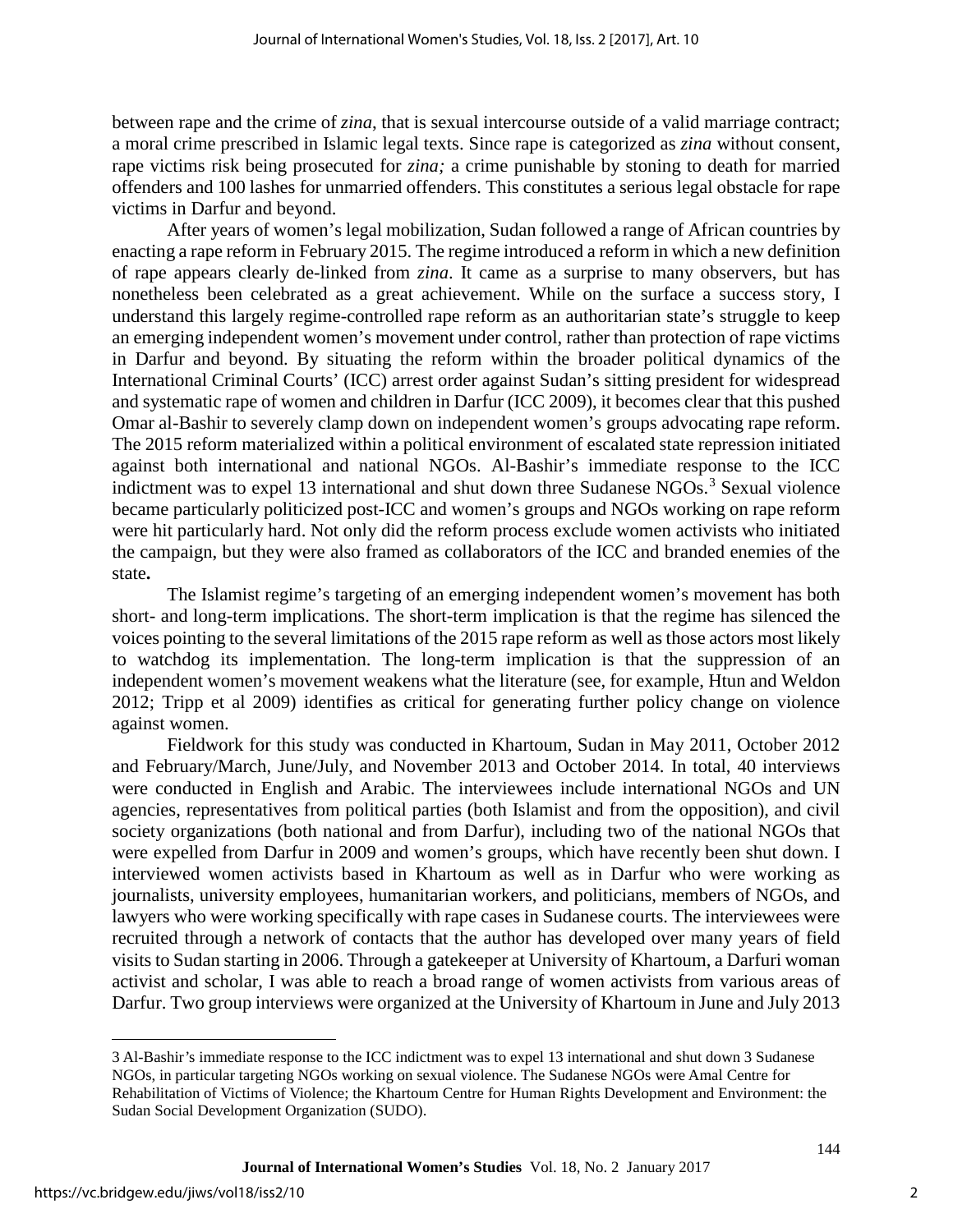and one workshop in November 2013 with activists from Darfur. The names of the interviewees remain anonymous because of the highly polarized political environment and the risk of putting informants at risk of intimidation, torture and arbitrary arrest.

#### **Theoretical Framework**

In 2015, the Islamist regime reformed its Criminal Act after massive mobilization by Sudan's women's movement. This article defines women's movements as movements pursuing "women's gender interests… [and] make[ing] claims on cultural and political systems on the basis of women's historically ascribed gender roles" (Alvarez 1990: 23). A critical theoretical distinction can be made between women's movements which premise their visions on the minimization of differences between the sexes and those which argue for the enhancement of women's place in society through an appreciation of the differences between the sexes (Molyneux 1998:237). In Sudan, we see both movements exhibited. Islamist women closely associated with the state advocate for equity (*insaf*), which relies heavily on the idea of complementarity and biological differences between the sexes. Meanwhile, women activists, independent from the state, reject the idea of complementarity and argue for gender equality in both public and private spheres of law (Tønnessen 2011).

Following the rape reform, the Sudanese Islamist regime has clamped down on the country's emerging independent women's movement and monopolized intervention within the area of violence against women. An *independent* women's movement, sometimes with links to global and transnational feminist movements (Moghadam 2005; Ferree and Tripp 2006), has been identified as crucial in successfully pushing for legal changes in women's rights in general (Tripp et. al 2009) and violence against women in particular (Htun and Weldon 2012: 560). When women's movements organize within broader political institutions such as political parties, or are entirely contained in the state, they must argue for the relevance of their concerns to these established, often patriarchal priorities (Weldon 2002). A changing resource base for African women's movements, mostly through the influx of aid, has led to the emergence of women's groups independent from state patronage networks and political parties (Tripp et al. 2009). While the Sudanese women's movement was historically intimately tied to political parties and/or the state, the entry of international donors, especially after 2005, has created an alternative funding base that has resulted in the emergence of independent women's groups (Hale 2015). Whether independent women's movements succeed in pushing for legal reform depends on whether state institutions are available for feminist involvement (Moghadam et al 2010; Okeke-Ihejirika et al 2002). In Africa, post-conflict countries are making more constitutional and legislative changes related to women's rights. The end of armed conflicts in various countries in Africa, including Sudan, has opened up new windows of opportunity for the legal mobilization of women (see, for example, Bauer and Britton 2006; Tripp 2015; Tripp and Hughes 2015). A new national interim constitution providing a bill of rights for women opened up a political space for Sudanese women activists to demand legal reform on a range of issues, including rape, immediately followed by, in particular, the signing of the Comprehensive Peace Agreement ending Africa's longest civil war between the north and the south of Sudan in 2005. The 2005 constitution included clauses on nondiscrimination (article 31), gender equality (article 32 (1)) and affirmative action (article 32 (2)). Although women activists have mobilized for legal reform on a range of issues, only two reforms have materialized, the introduction of 25% reserved seats for women in national and sub-national legislative assemblies and the rape reform in 2015.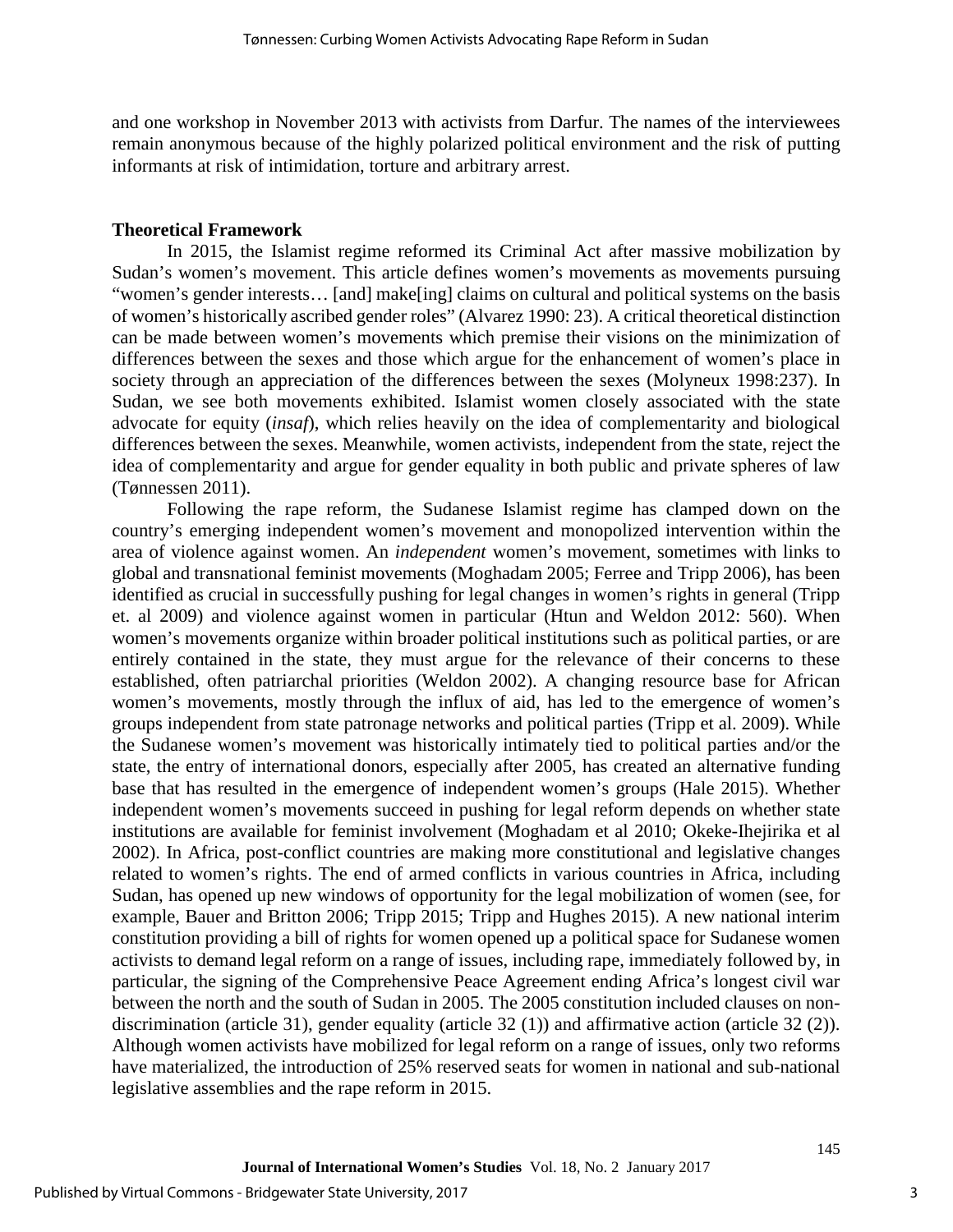Sudan follows the general trend in many post-conflict settings in Africa where pieces of legislation have been enacted aiming at specifically combating sexual violence. For example, Rwanda enacted a GBV bill in 2006; in 2005, Liberia amended its criminal act to better protect women against rape; Sierra Leone developed legislation to deal with domestic violence in 2007; DRC Congo's penal code was amended in 2006 with the intention to prevent sexual violence. The intensified focus on sexual violence legislation in post-conflict Africa is largely attributed to major changes in international legal norms with the UN resolution 1325 at the forefront. In 2000, the UN Secretary-General in Resolution 1325 called attention to the disproportionate impact on women in armed conflict, including protection against sexual violence and ending impunity for such crimes.[4](#page-4-0) In the past decade, the relationship between sexual violence and armed conflicts has received much international attention. An increased global awareness of the impact and implications of sexual violence has led to numerous attempts to address impunity through legal reform processes (Eriksson 2011). Sexual violence in the Darfur conflict received the attention of international humanitarian organizations (see, for example, MSF 2005 and Refugee Internationals 2006), which cooperated closely with both national and local NGOs. The international community provided vital funding for women's groups, operating independently from the state, to focus their activism on rape reform. But immediately after President Omar al-Bashir was indicted by the ICC for war crimes and crimes against humanity, he expelled several international NGOs from the country and shut down national NGOs, many of which were engaged in work on sexual violence. This did not only mean a more repressive political environment for women activists to demand rape reform, but also a dramatic decrease in funding for such activities.

#### **The Sudanese Women's Movement**

Sudanese women's groups developed in tandem with political parties and women activists' room for maneuver was restricted by the conservative ideologies of traditional and sectarian political parties. The establishment of these women's groups was regarded as a pragmatic move orchestrated by the political parties to expand their membership base by appearing to be champions of the women's cause (El Bakri1995). In 1952, as a response to more independence from political parties, a handful of women founded the Women's Union (*al-Ittihad al-Nisa'i*). Influenced by Marxism, the Union's objectives included the promotion of girls' education, women's political and economic rights, including equal pay for equal work. The majority of the founding members of the Union were members of the Sudanese Communist Party (SCP) and it remained closely associated with the party (Hale 1986). This limited the range of topics and demands the Union was able to articulate. While women gained the right to vote and stand for election in 1965 and equal pay for equal work was introduced in 1968, they made few demands challenging traditional gender roles. While a younger generation of women within the Union started to voice concern about violence against women such as female genital mutilation and domestic violence already during the late 1970s and the beginning of 1980s, it was not welcomed by either the leadership of the Union nor the SCP (Hale 1996).

Soon after its establishment, the Union suffered from internal conflicts and saw opposition from the founding members who were *not* communists. In particular, there was opposition from

 $\overline{a}$ 

<span id="page-4-0"></span><sup>4</sup> It was followed by UN resolutions on women, peace and security adopted in 2008 (UNSCR 1820), in 2009 (UNSCR 1888 and UNSCR 1889), in 2010 (UNSCR 1960), and in 2013 (UNSCR 2106 and UNSCR 2122) reenforcing the strong focus on protection of women and children against sexual violence. Focuses were put on documentation, criminal prosecution and protection mechanisms.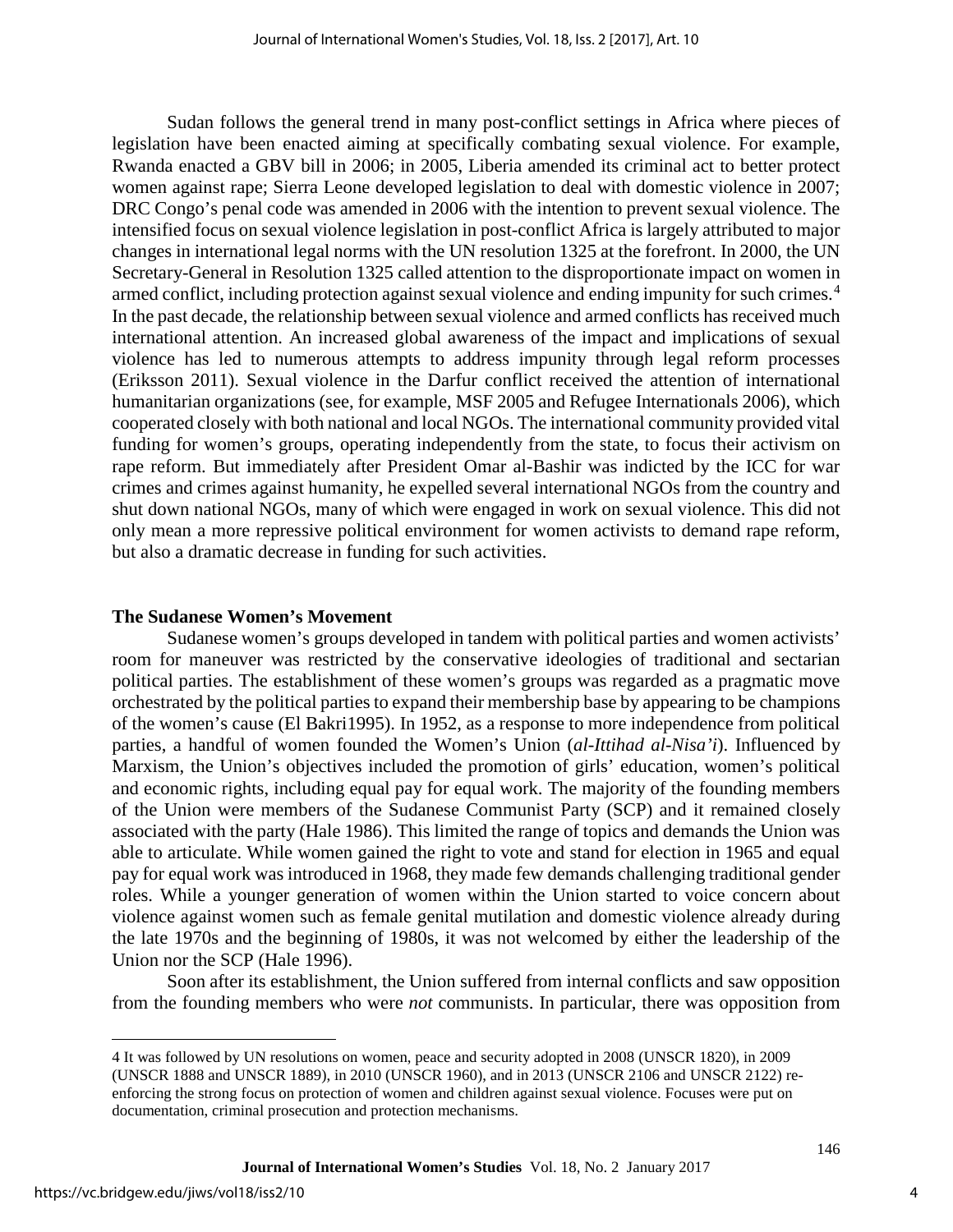the Islamist women who eventually broke away from the union and started their own Muslim women's group associated with the Muslim Brotherhood that later assumed power through a *coup d'etat* in Sudan in 1989 under the leadership of the current president Omar al-Bashir. The Marxist approach versus the Islamic approach to women's empowerment remains a divisive division line even among contemporary Sudanese women activists that remain largely fragmented. Each of these two strands of approaches to women's empowerment has seen periods of state 'feminism'; the first during the military regimes of Jafaar Nimeiri (1969-1985) in which the state-controlled Sudanese Women's Union, led by former Union leaders, monopolized interventions within the field of women's rights (Khalid 1995). The second and current period is taking place within the framework of the Islamist regime of Omar al-Bashir (1989-) spearheaded by the state-controlled Sudan Women's General Union. The Islamist gender ideology is based on the idea of gender equity (*insaf)* in which women and men have different and complementary roles and responsibilities because they are born biologically different. The idea of gender equity grants women rights in the public domain to participate in politics, work outside the home and get educated, *if* and only *if* they behave piously and dress in a modest way. After the *coup d'etat* in 1989, the Islamist regime instigated a comprehensive Islamization of Sudan's laws which many observers deemed a backlash to women's rights: among other things, a headscarf for women became mandatory by a presidential decree, and women's behavior and movement in public spaces were restricted in the Sharia-based Criminal Act of 1991, which, among other things, instructed women to dress and behave in a modest way (al-Bashir 2003). While granting women's rights in the public sphere, such as the introduction of 25% reserved seats for women in national and sub-national legislative assemblies in 2008, legal reforms within the area of family law and violence against women have triggered counter-mobilizations of religious conservatives inside and outside of the Islamist state. In particular, it has been an uphill battle to advocate for rape reform post-ICC as the indictment of President al-Bashir's personal responsibility for systematic and widespread use of sexual violence has been regarded as embarrassing for a state whose moral underpinnings are Islamic. Therefore, official representatives of the state have, on more than one occasion, denied the existence of violence against women, including sexual violence, in Sudan.

The influx of aid, particularly after 2005, has created an alternative funding base for women's groups, independent of political parties and the Islamist state (Hale 2015). After the end of the war, there was an explosion of NGOs; Sudan has never seen so many NGOs working within the field of gender and women's rights as after the 2005 peace agreement. The international presence offered Sudanese activists capacity building, funding to establish NGOs and run programs and exposed them to activists in the region and globally working to better the situation of women within a range of areas like, for example, political representation, peace building and legal reform. This newly won independence from conservative traditional political parties, as well as the state, coupled with an increased awareness of international human rights norms, has redirected the focus of independent women's groups to more radical and politically sensitive topics, such as female genital mutilation, child marriage, domestic violence, and rape including marital rape (Tønnessen 2014; Tønnessen and al-Nagar 2013). These women activists outside of state Islamism advocate gender equality, not equity. Under the rule of an Islamizing state, they employ Islamic feminist arguments for gender equality. They argue that gender justice as enshrined in international human rights is inherent in Islam (Tønnessen 2011).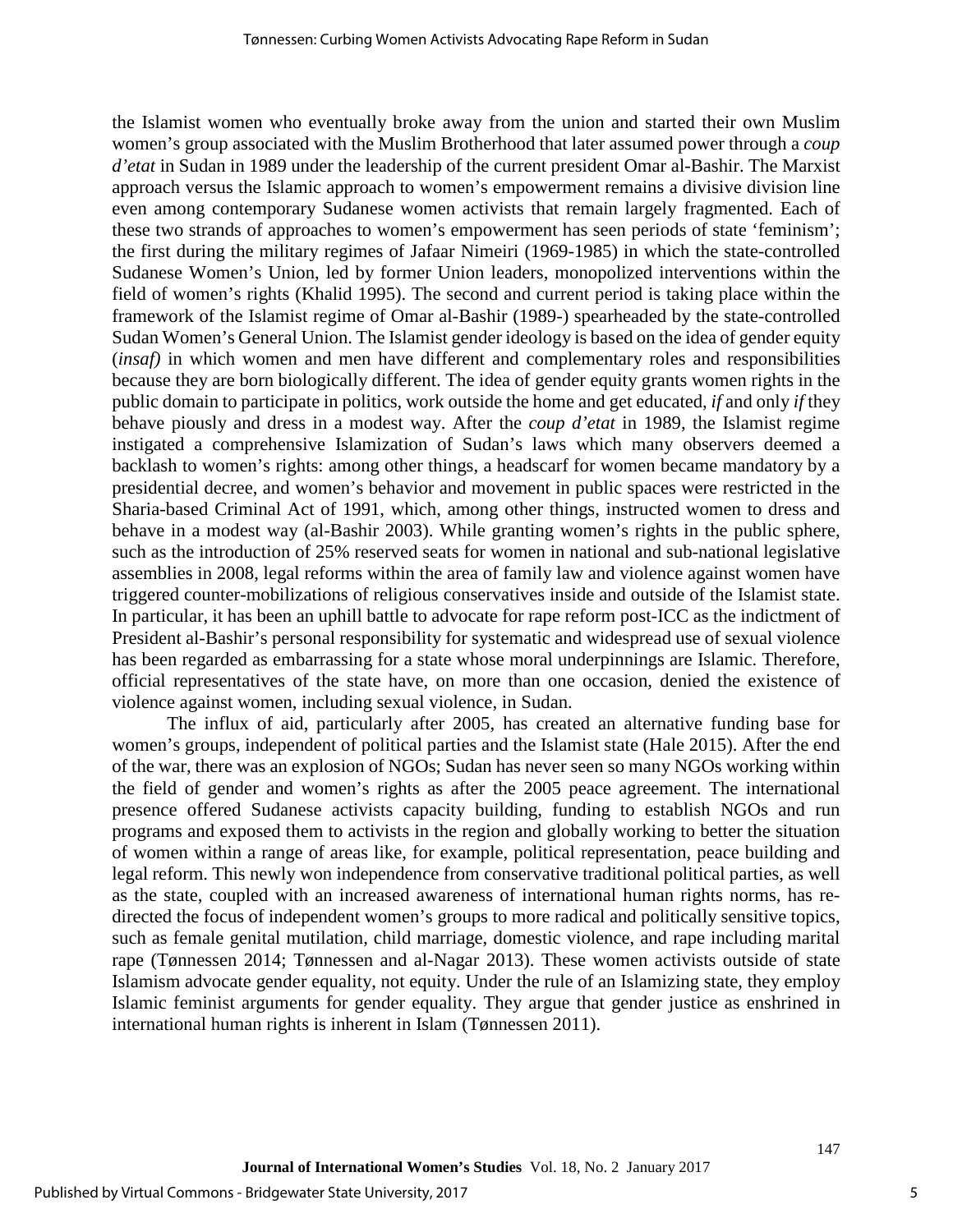#### **Women Activists Demanding Rape Reform**

The legal framework for prosecuting rape in Sudan has serious shortcomings. The main problem is the conflation of rape and *zina* (adultery and fornication) in the Criminal Act of 1991. Rape is defined as *zina* without consent. As *zina* is considered a *hadd* crime (plural *hudud*, meaning limit, restriction, or prohibition) – regarded as the ordinances of Allah – it has assumed a central place in the call for Sharia by contemporary Sudanese Islamists, who consider fornication and adultery to be crimes against Islam itself.<sup>[5](#page-6-0)</sup> The introduction of *hudud* (and thereby the criminalization of fornication and adultery) was embedded in a larger call for Islamization: first under President Nimeiri, who enacted the so-called September Laws in 1983, and later under the current Islamist regime headed by Omar al-Bashir (Tønnessen 2014). In the Islamist nationbuilding project, the control of women's bodies and the protection of their morality and honor were central (Nageeb 2004). The criminalization of fornication and adultery formed an important part of Islamic moral politics and the construction of the modest Muslim woman as the bearer of her family's and nation's honor and good reputation (Abdel Halim 2011). In an Islamist state guided by true religious morals, rape outside of marriage is unheard of; it is un-Islamic, as it constitutes a version of *zina*. [6](#page-6-1) Indeed, article 149 in the Criminal Act of 1991 lists the crime of rape under the section on Offences of *Honour, Reputation and Public Morality*. Article 149 of the Criminal Act defines rape in the following way:

'(1) There shall be deemed to commit the offense of rape, whoever makes sexual intercourse, by way of adultery, or sodomy, with any person without his consent. (2) Consent shall not be recognized when the offender has custody or authority over the victim.

(3) Whoever commits the offense of rape, shall be punished, with whipping a hundred lashes, and with imprisonment, for a term, not exceeding ten years, unless rape constitutes the offense of adultery, or sodomy, punishable with death'.

The reason why the definition of rape, as *zina,* without consent in the Criminal Act is problematic is because the offense needs to be proved according to the rules of evidence applying to *zina*  (Redress 2008a; Redress 2008b; Gayoum 2011). This makes it difficult, if not impossible, to not only prosecute rape, but it can also incriminate the victim of rape. According to the Evidence Act of 1994, zina needs to be proved according to the following rules of evidence; (a) a confession which is not retracted before the verdict, (b) the testimony of four male eyewitnesses; (c) pregnancy. In order to prove rape, the victim must prove that someone has *forcibly* committed *zina*  with her (Tønnessen 2014; Abdel Halim 2011). In other words, she is the one to bring evidence that (a) the perpetrator has committed *zina* and that (b) she has committed *zina* without consent*.*  As the evidence for *zina* is virtually impossible to obtain, a rapist "can only be incriminated if he

<span id="page-6-0"></span>5 Hudud (singular, hadd, meaning limit, restriction, or prohibition) are regarded as the ordinances of Allah, and they have fixed punishments derived from the Islamic sources. The hudud crimes include 1) Zina: the punishment is death by stoning for married and 100 lashes for unmarried men and women. 2) Theft: the punishment is amputation of the hand. 3) Highway robbery (brigandage): the punishment is death by crucifixion. This has a harsher punishment than theft because it is assumed that it involves killing of the victim. 4) False accusation of zina (Qadhf): the punishment is 80 lashes. 5) Drinking of alcohol: The punishment is 80 lashes.

 $\overline{a}$ 

<span id="page-6-1"></span><sup>6</sup> The concept of marital rape, however, does not exist in the law. It is considered a wife's obligation to have sexual intercourse with her husband.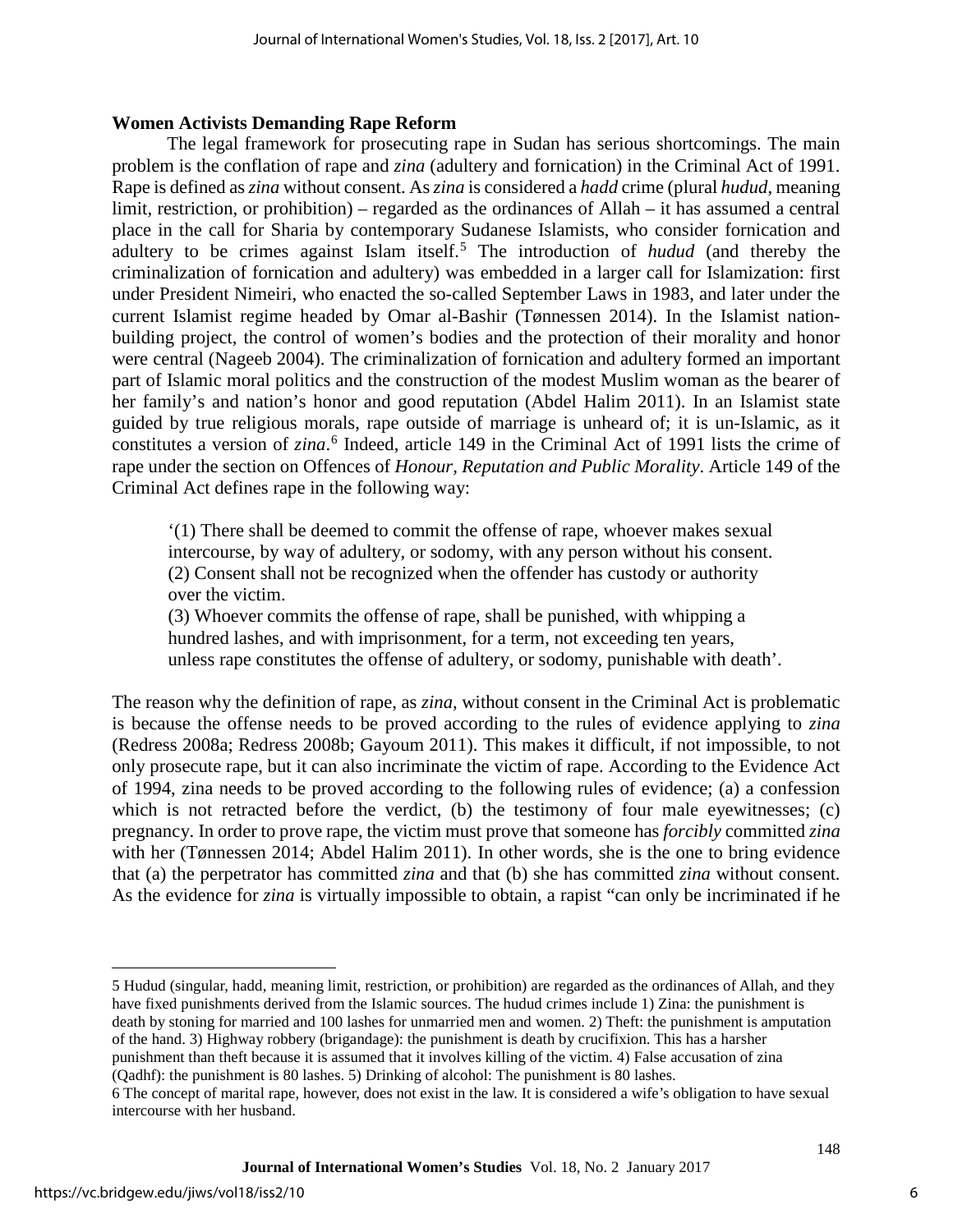voluntarily decides to confess his guilt before the authorities" (Sidahmed 2001: 203).<sup>[7](#page-7-0)</sup> In short, failure to prove (a) and (b) means that the man walks free from the *hadd* punishment, but that the rape victim is still subject to it because she has failed to discharge her burden (Abdel Halim 2011; Tønnessen 2014). Reporting the rape may thus lead to the victim's incrimination for *zina* which is punishable with 100 lashes (if the person is unmarried) and capital punishment by stoning (if the person is married). In the words of a Darfuri woman lawyer;

"The lack of legal protection mechanisms is one of the reasons for the continuation of violent crimes against women in (…) Darfur. The police, prosecutors, and courts do not contribute to the protection of women from sexual violence. Instead, they criminalize women".<sup>[8](#page-7-1)</sup>

In the Sudanese context, advocacy for a rape reform has met two major challenges. 1) Since the *hudud* crimes are regarded as the ordinances of Allah, they are not easily challenged. It is difficult to question the Islamic scriptures upon which the *hudud* offenses are based without being accused of challenging Islam itself, which could lead to accusations of being an apostate and an antigovernment secularist advocating the abolition of Sharia and thus the eradication of the underpinnings of the state altogether. Since rape and *zina* are confused in the 1991 Criminal Act, women activists had to thread carefully in advocating a rape reform. 2) Since women activists brought attention to a rape reform in the context of the Darfur conflict, this politicized the issue even further, especially after the sitting president was indicted by the ICC for the use of sexual violence as a war tactic. The advocacy for a rape reform has thus emerged against the backdrop of an increasingly suppressive political environment.

## **The Campaign and the 2015 Rape Reform**

Over the last several years, the reform of the 1991 Criminal Law on rape/*zina* has become a priority for Sudanese women activists. In January 2010, the 'alliance of 149' announced the launch of its campaign to reform Sudan's rape laws as part of the UN initiative for 16 days of activism against gender-based violence.<sup>[9](#page-7-2)</sup> The 16 days of activism initiative in 2010 specifically focused on the intersection between militarism and violence against women with references to resolution 1325. According to an activist partaking in the campaign, "We never thought of sexual violence as an issue. Darfur changed that."[10](#page-7-3) Particularly UN resolution 1325 created a space for Sudanese activists. In the words of another Sudanese woman activist, "International attention, particularly resolution 1325, has opened up space for women activists to talk about sexual violence in Darfur".[11](#page-7-4) Salmmah Women's Resource Centre, one of the most radical feminist groups active

 $\overline{a}$ 

<span id="page-7-0"></span><sup>7</sup> Proof for the element of force needs to be documented in Form 8 which is the form used by the police to report a violent act, which is then used as evidence in court. Form 8 only requests limited information (whether there has been recent loss of virginity, bleeding, or presence of sperm), and does not allow for a comprehensive medical report to be written by the doctor. In the majority of cases, the full extent of the injuries is not documented and the necessary evidence that would assist in the prosecution of rape is not collected (Redress 2008a; Redress 2008b). 8 Interview lawyer from North Darfur November 21, 2013.

<span id="page-7-3"></span><span id="page-7-2"></span><span id="page-7-1"></span><sup>9</sup> The campaign was supported by Redress, Refugees international, and Women Living Under Muslim Law.

<sup>10</sup> Interview with the woman activist leading the 'alliance of 149', October 8, 2012.

<span id="page-7-4"></span><sup>11</sup> Interview with a Sudanese humanitarian worker from one of the expelled NGOs, October 8, 2012.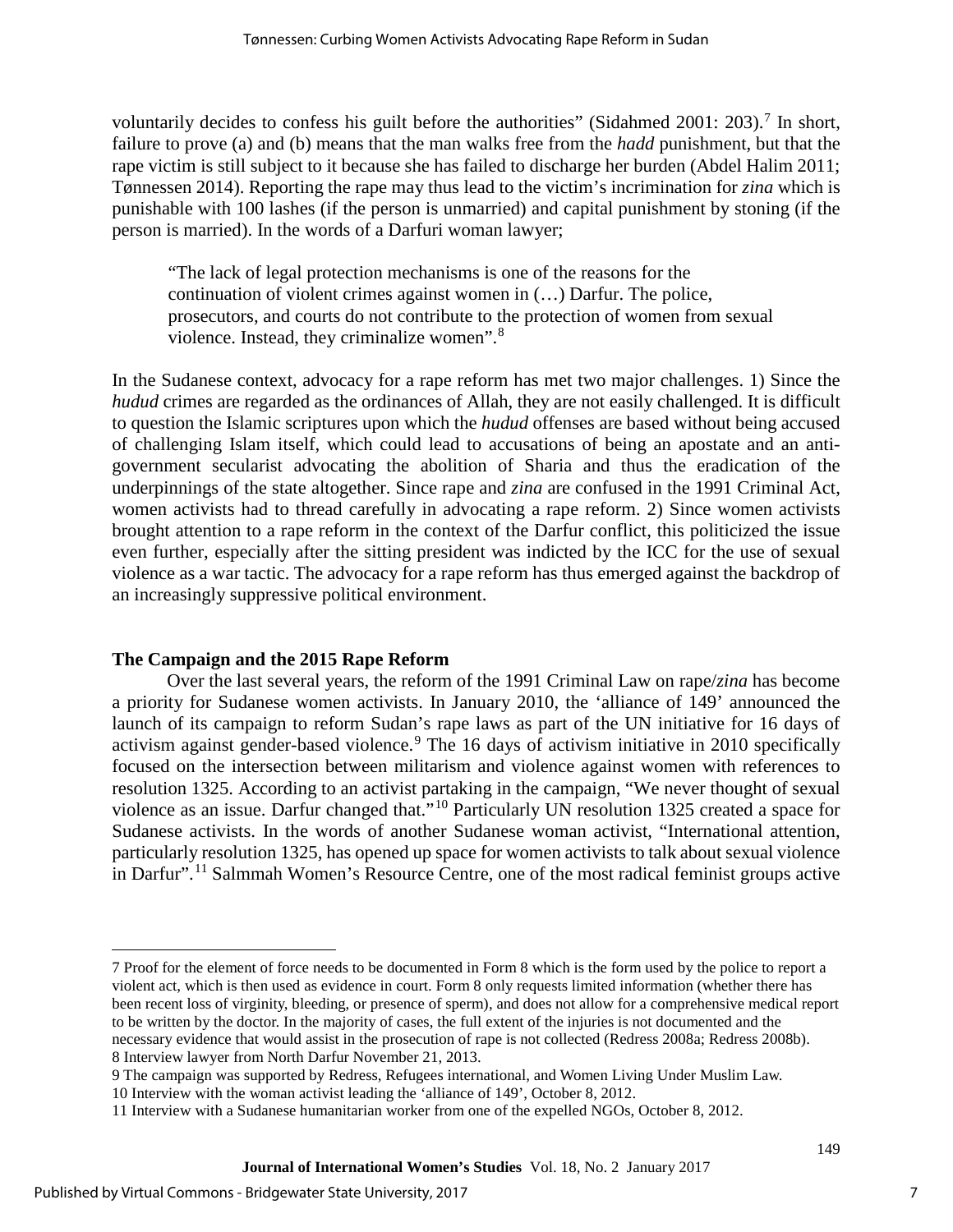in Sudan, coordinated the advocacy for law reform.<sup>[12](#page-8-0)</sup> The campaign builds on recommendations from joint research between Redress and Khartoum Center for Human Rights analyzing the Sudanese Criminal Acts in 1925-1991 (Redress 2008a; Redress 2008b; Abdel Halim 2011). The main focus of the campaign was article 149 and the legal obstacle it creates for rape victims (Gayoum 2011). $^{13}$  $^{13}$  $^{13}$ 

The strong focus on law reform in the campaign was facilitated by a parallel development in Sudan. At the same time as the United Nations Security Council referred the armed conflict in Darfur to the ICC in 2005, after the passage of resolution 1593, the Bashir regime signed the Comprehensive Peace Agreement ending Africa's longest civil war between the north and the south in 2005. The adoption of the Interim National Constitution followed in the same year. It included a Bill of Rights for women, which sparked a process of law review and women's demands for a gender equitable reform of a range of Sudan's laws, among others demands for family law reform, the criminalization of female genital mutilation, a gender quota to Sudan's national and sub-national legislative assemblies, and a reform of Sudan's rape laws. They claimed that article 149 of Sudan's Criminal Act from 1991 was unconstitutional. Because Sudan is among a select few countries that have not ratified CEDAW, the new constitution became an important legal framework within which to argue for reform. The campaign to reform Sudan's rape laws primarily focused on clearly differentiating rape and *zina*, not on de-criminalizing *zina*. In this way, women's rights activists avoided (to a certain extent at least) directly challenging the Islamic texts in which the crimes and punishments for *zina* are explicitly stipulated. Their basic argument was that rape is un-Islamic and as long as the Criminal Act defines it as *zina* without consent, then impunity will flourish. The fact that the campaign did not advocate de-criminalization of *zina*, and thus a moral cornerstone in the underpinnings of the state ideology, might help explain why their demand was partly heard by Islamists inside the government. In February 2015, Sudan's National Assembly reformed article 149. In its new definition, rape is de-linked from *zina* altogether. [14](#page-8-2) 

## **Women Activists Branded Enemies of the State**

The 2015 reform came at a high cost for women activists. At the same time as the reform was celebrated as a victory, Salmmah Women's Resource Centre was shut down after its leader, Fahima Hashim, appeared as a speaker at the Global Summit to End Sexual Violence in Conflict in London. During the last few years, other human rights and women's groups have been forcibly

 $\overline{a}$ 

<span id="page-8-0"></span><sup>12</sup> The alliance was led by the Salmmah women resource center, which was shut down by the regime last year. In addition, Sudanese Women Empowerment for Peace (SuWEP), Sudanese Organization for Research and Development (SORD), Mutawinat, Alalag centre for media services, Sudanese society for environment protection, and Sudanese Observatory for Human Rights were part of the alliance. Before the launching of the campaign, other Sudanese NGOs were also involved, but they were shut down. Among these was Khartoum Center for Human Rights and Amal Centre for Rehabilitation of Victims of Violence. The campaign was supported by international organizations, among them Refugee international and Women Living under Muslim Law (Gayoum 2011). 13 But the campaign also pointed to other limitations in the definition of rape, among those the fact that sexual intercourse is solely defined as penal penetration either vaginally or anally (sodomy). As a result, oral rape or rape by foreign objects, such as that of a gun barrel, is not considered rape according to the 1991 Criminal Act. The very definition of rape as penal penetration does not capture the landscape of war rapes in Darfur where also gun barrels and other foreign objects are used (Gayoum 2011:19).

<span id="page-8-2"></span><span id="page-8-1"></span><sup>14</sup> Moreover, rape is no longer solely defined by penal penetration, but also includes foreign objects or other parts of the body. The idea of "force" no longer includes only physical violence, but also includes psychological intimidation.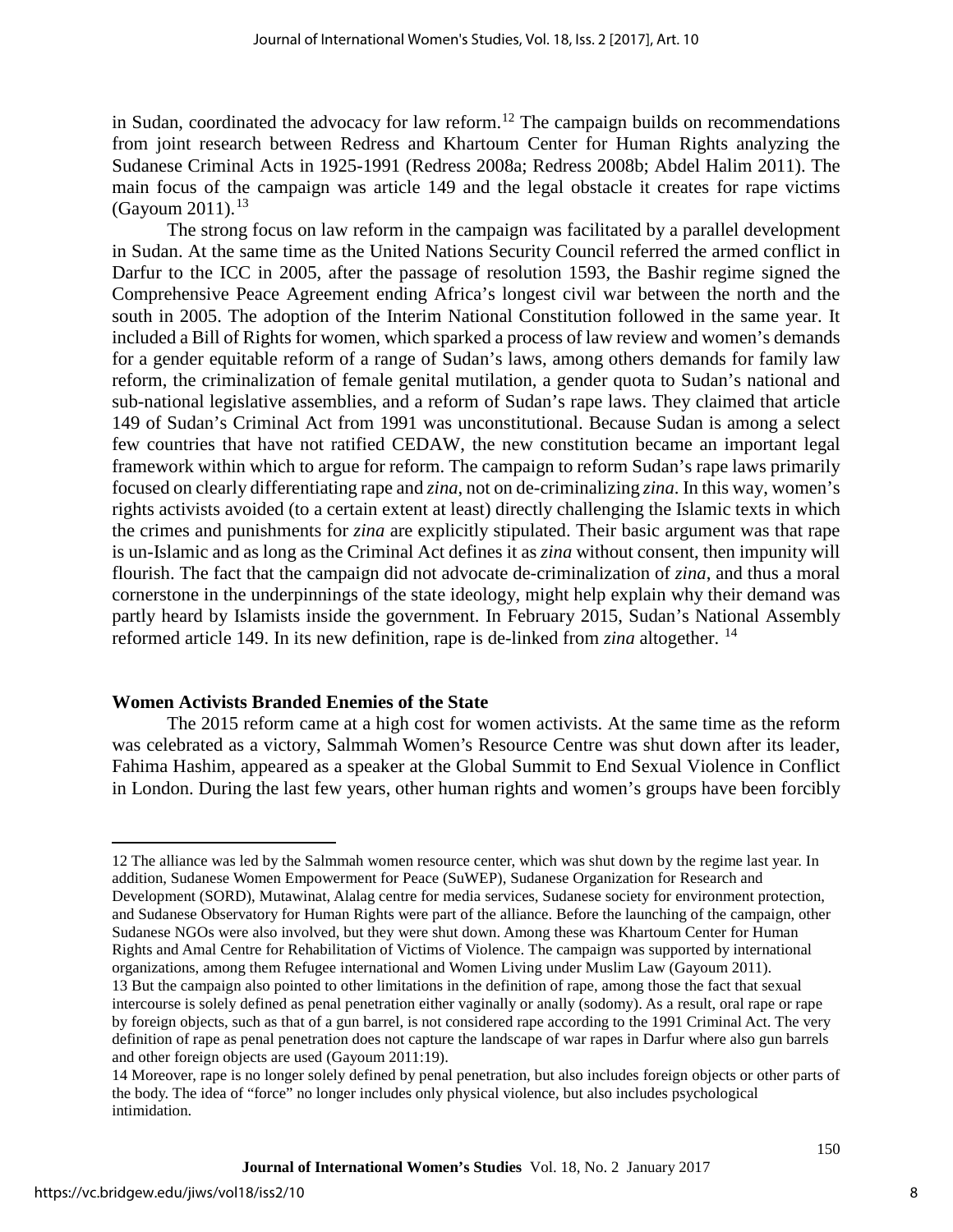shut down, many of them active advocates against violence against women.<sup>[15](#page-9-0)</sup> The reform, this article claims, is more about political control at a time when the president is under pressure from the ICC, than the protection of rape victims. It gives the impression that the government is dealing with the problem of sexual violence, but in reality, they are attempting to discredit the ICC and derail its investigations of rape crimes. This is effectively done by curbing the work of international and national NGOs on sexual violence.

Already a year after the ICC started its investigation in Darfur in 2005, the regime took the opportunity to curb work on sexual violence. NGOs working within the area of sexual violence have been hit particularly hard. Accused of being collaborators with the ICC, women activists are branded enemies of the state. In the words of a Darfuri politician, "When the ICC indicted al-Bashir, it became crazy. We are now being accused of being an agent of the ICC".<sup>[16](#page-9-1)</sup>

The Voluntary and Humanitarian Work Act (VHWA) from February 2006 imposed severe restrictions on NGOs, both international and national, and gave the government excessive discretionary and regulatory powers over their work. The law required new registration of all NGOs under the humanitarian aid commission (HAC), including already registered NGOs. Appointed by the President, most commissioners of HAC have had a security background, rather than a civil society background, signaling the intent of the establishment of HAC as a control and surveillance institution to curb what is perceived as any international or national threat to the current regime. After the ICC arrest warrant against president al-Bashir in 2009, the Sudanese government expelled 13 international NGOs, as well as three Sudanese NGOs operating in Darfur. Figuring high on the agenda of many of the expelled organizations was sexual violence. It soon became clear that work on sexual violence was unwelcomed by the al-Bashir regime. "After the expulsions in 2009, the message was clear: work on gender-based violence, and you'll be kicked out."<sup>[17](#page-9-2)</sup> The threat of expulsion seems to have been a successful strategy vis-à-vis those international NGOs that have largely removed protection and sexual violence from the project portfolios, because they are afraid of expulsion. In the words of a UNFPA staff member, "The NGOs left in Darfur do not work on sexual violence, because it is too sensitive. They are afraid that they will be expelled".<sup>[18](#page-9-3)</sup>

The VHWA law has thus greatly affected the work of women's NGOs both *indirectly* through the expulsions of the international NGOs and *directly* by HAC's surveillance and the constant threat of being shut down. By removing protection and sexual violence from the project portfolios of international NGOs, women's groups have lost vital funding for their advocacy on rape. Many of the Darfuri women activists have been forced to re-direct their activities *away* from sexual violence.<sup>[19](#page-9-4)</sup> In the words of a woman activist: " $(...)$  there is an absence of organizations working on violence against women in Darfur now."<sup>[20](#page-9-5)</sup> Women's NGOs operate under the constant

 $\overline{a}$ 

<span id="page-9-0"></span><sup>15</sup> In recent years, several civil society organizations were closed by the HAC and a literary forum was closed by the Ministry of Culture and Media. These were Beit al Finoon, the Sudanese Studies Center, the African center for justice and peace studies, Arry Organization, The Narrative and Criticism Forum and the Khatim Adlan Center for Enlightenment and Human Development. Particularly the Khatim Adlan Center for Enlightenment and Human Development has been active with regards to women's rights, in particular in a campaign against sexual harassment. The Mahmoud Mohammed Taha Centre, which advocated for women's equality within an Islamic frame, has had its license revoked.

<span id="page-9-1"></span><sup>16</sup> Interview on June 17, 2013.

<span id="page-9-2"></span><sup>17</sup> Sudan Tribune, "Why aid for Darfur's rape survivors has all but disappeared", [online], available [http://www.sudantribune.com/Whyaid- for-Darfur-s-rape,32836.](http://www.sudantribune.com/Whyaid-%20for-Darfur-s-rape,32836)

<span id="page-9-3"></span><sup>18</sup> Interview with UNFPA staff October 21, 2012.

<sup>19</sup> Interview with Darfuri activist and university professor, October 16, 2014.

<span id="page-9-5"></span><span id="page-9-4"></span><sup>20</sup> Interview with woman activist, October 18, 2012.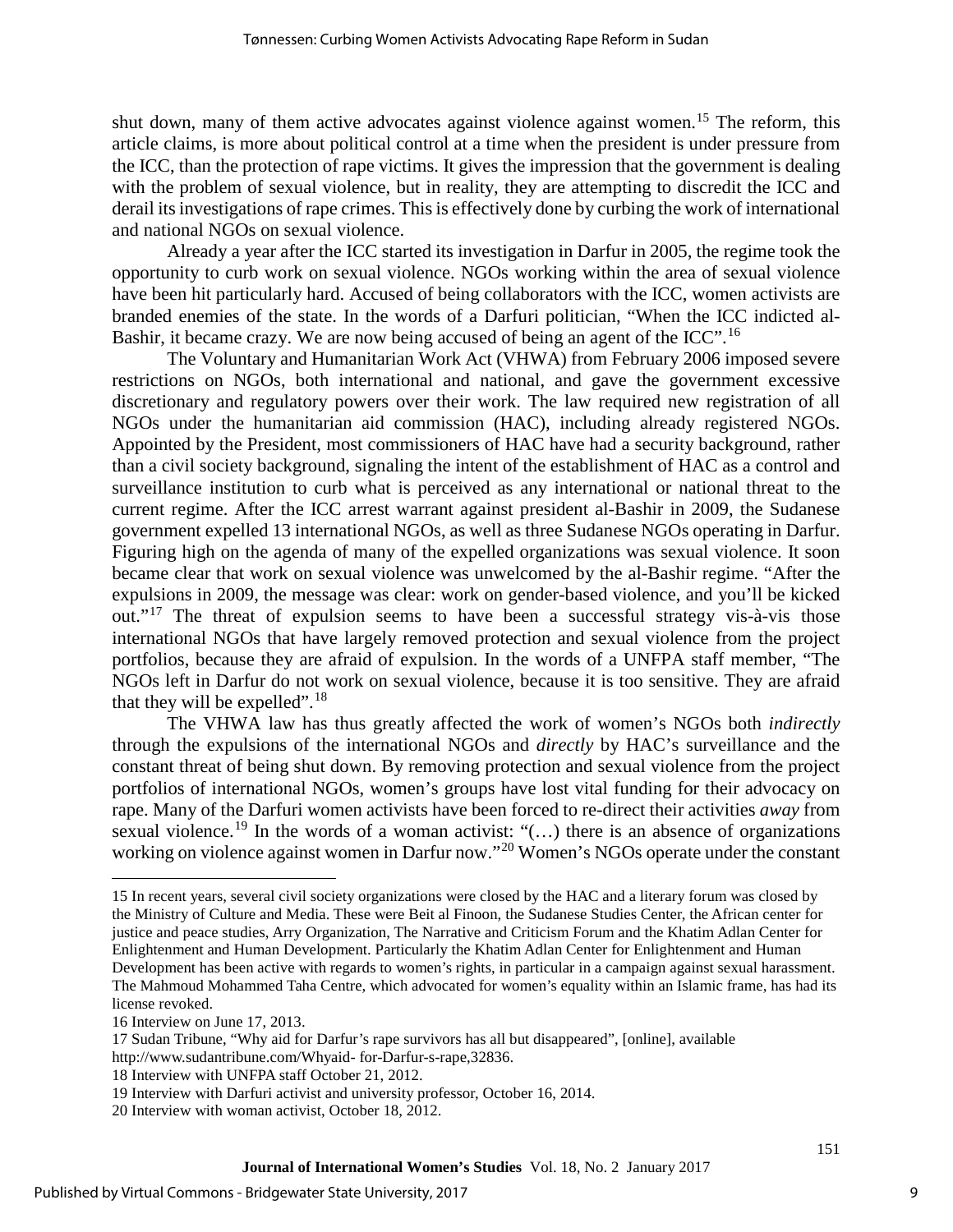surveillance and threat of being shut down by HAC. The VHWA law gives HAC the authority to shut down NGOs if they "insult people of the state, beliefs, culture, or dignity" and if they "give false information or violate the law". Accused of defamation and publication of false news, three Sudanese NGOs were shut down at the same time as the international humanitarian NGOs were expelled from Sudan. According to a woman activist from one of the Sudanese NGOs that were shut down "(...) Our organization was accused of spying on the government for the ICC". <sup>[21](#page-10-0)</sup> As such, these NGOs were regarded as a threat to national security and thus as an enemy of the state.

In addition to making life difficult for women activists working on sexual violence, the government started to establish its own organizations, units and initiatives on violence against women. Under the auspice of the UN mission in Sudan, the government hosted workshops on combating violence against women and participants called for reform of Sudan's laws on rape. In addition, a National Plan for Combating Violence against Women and Children was developed in 2010. One of its main objectives was to "review policies and legislations pertaining to women and children [and] enact strict legislations for combating violence against women and children" (Violence Against Women Unit, 2010). The activities were led by the government's Violence against Women Unit, established around the same time as the VHWA law. The unit is controversial and women activists consider its creation as an attempt to monopolize intervention within the area of violence against women. Now the government can go about its business without being challenged by voices independent from the state, because the state has effectively suppressed them. They also see it as a unit that "is embedded within conservative Islamist ideology that fails to acknowledge that violence against women exists in Sudan".[22](#page-10-1) It is regarded as a way of derailing the ICC investigation, rather than as a genuine attempt to tackle the problem of sexual violence. In the words of a woman activist from Darfur,

"Violence against women has become politicized, because of the rape in Darfur. The ICC embarrassed the government. It is because of this they established the Violence against Women Unit. They did it in order to whiten their face so that they could take the lead in handling it, not the NGOs and the international community. It has become a political issue".[23](#page-10-2)

## **Conclusion**

Sudan follows many post-conflict countries in Africa where there have been constitutional and legislative changes regarding women's rights. The Sudanese government's widespread and systematic use of sexual violence as a weapon of war in Darfur put Sudan's rape laws on the political agenda internationally and nationally. While changing international legal norms, regarding sexual violence in war zones coupled with the influx of international NGOs providing funding for women's groups were important, the bill of rights in the new constitution of 2005 proved to be a critical political opportunity for an emerging independent women's movement to advocate for criminal law reform. Women activists' legal campaign called attention to how article 149 produced impunity for sexual violence crimes in the name of Sharia. The mobilization was primarily focused on article 149 in the Criminal Act of 1991 that does not clearly differentiate

 $\overline{a}$ 

<sup>21</sup> Ibid.

<span id="page-10-1"></span><span id="page-10-0"></span><sup>22</sup> Interview with woman activist October 8, 2012.

<span id="page-10-2"></span><sup>23</sup> Interview with woman activist from Darfur, October 14, 2012.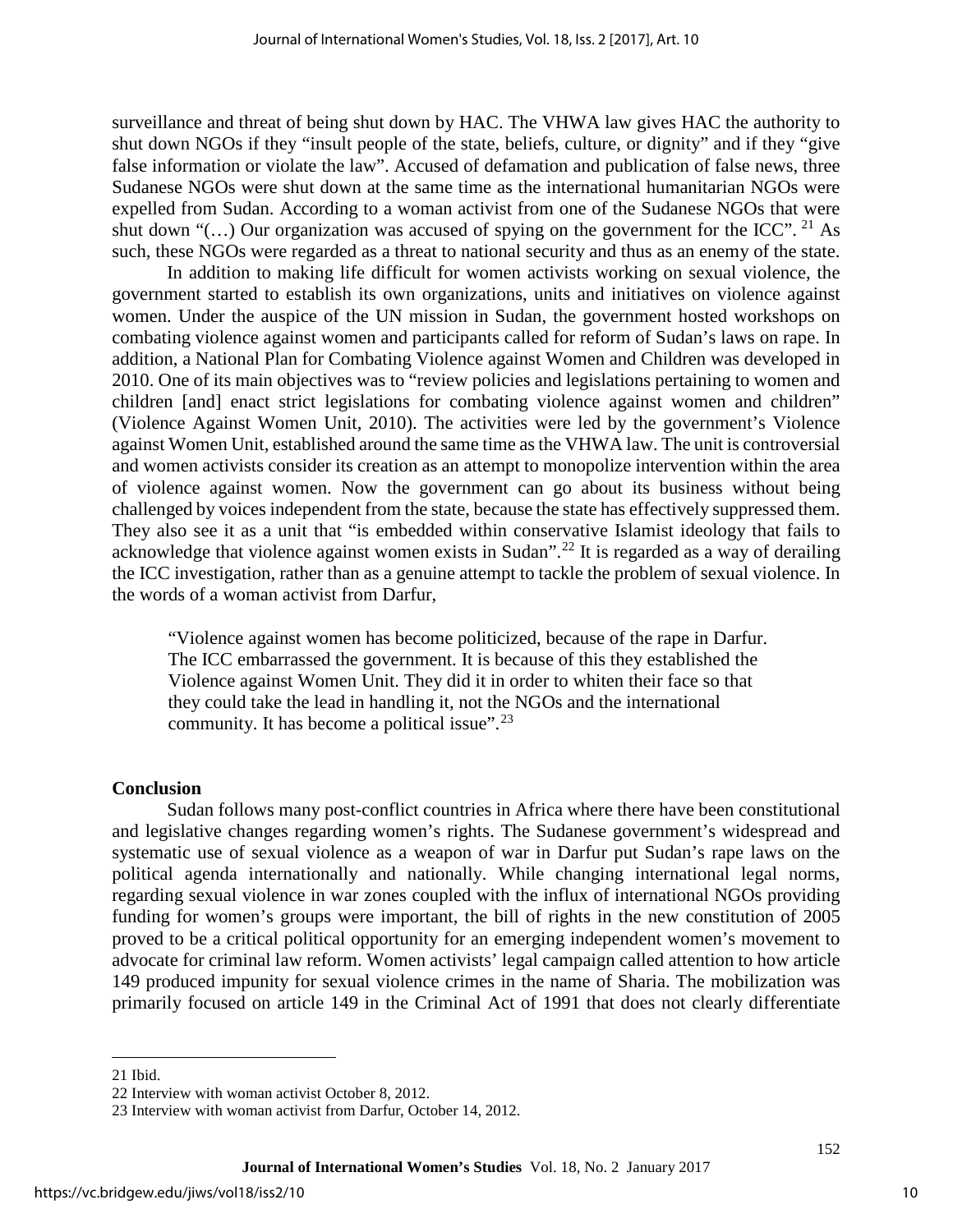between rape and the crime of *zina*. Although *zina* remains a criminal offense, in February 2015, the government introduced a new definition of rape that is clearly de-linked from *zina*.

On the surface, this can be interpreted as a success story. But by situating the 2015 reform within the larger political dynamics in the wake of the ICC's indictment against Sudan's sitting president, it remains a problematic victory, which has short- and long-term consequences for the protection against violence against women in the country. The reform was coupled with a regime clamp down on women activists. With the ICC arrest order hanging over al-Bashir's head, both national and international NGOs working on sexual violence are under constant surveillance and threat of being shut down. The short-term implication is that those critical of the reform and actors most likely to watchdog its implementation are effectively silenced as women's and human rights NGOs are being shut down and activists are forced into exile. According to activists, the 2015 reform has several limitations. While rape and *zina* are now clearly differentiated, it is still unclear what constitutes evidence for rape (Salah 2015). The Evidence Act of 1994 only provides judges with what constitutes evidence for *zina*, not rape. What constitutes evidence for rape, therefore, remains at the discretion of the judge. Since Sharia remains a source of law according to the 2005 Constitution, judges may still require evidence for *zina* in rape cases, as the 1994 Act does not specify otherwise. The long-term implication is that it weakens an emerging independent women's movement and thereby, the government will face fewer demands for legal reform within the field of women's equal rights. A strong and independent women's movement is crucial in successfully pushing for legal changes in women's rights in general and violence against women in particular. While legal reforms might still materialize, they will be safely based within the state's Islamist ideology aimed at gender equity and complementarity between the sexes.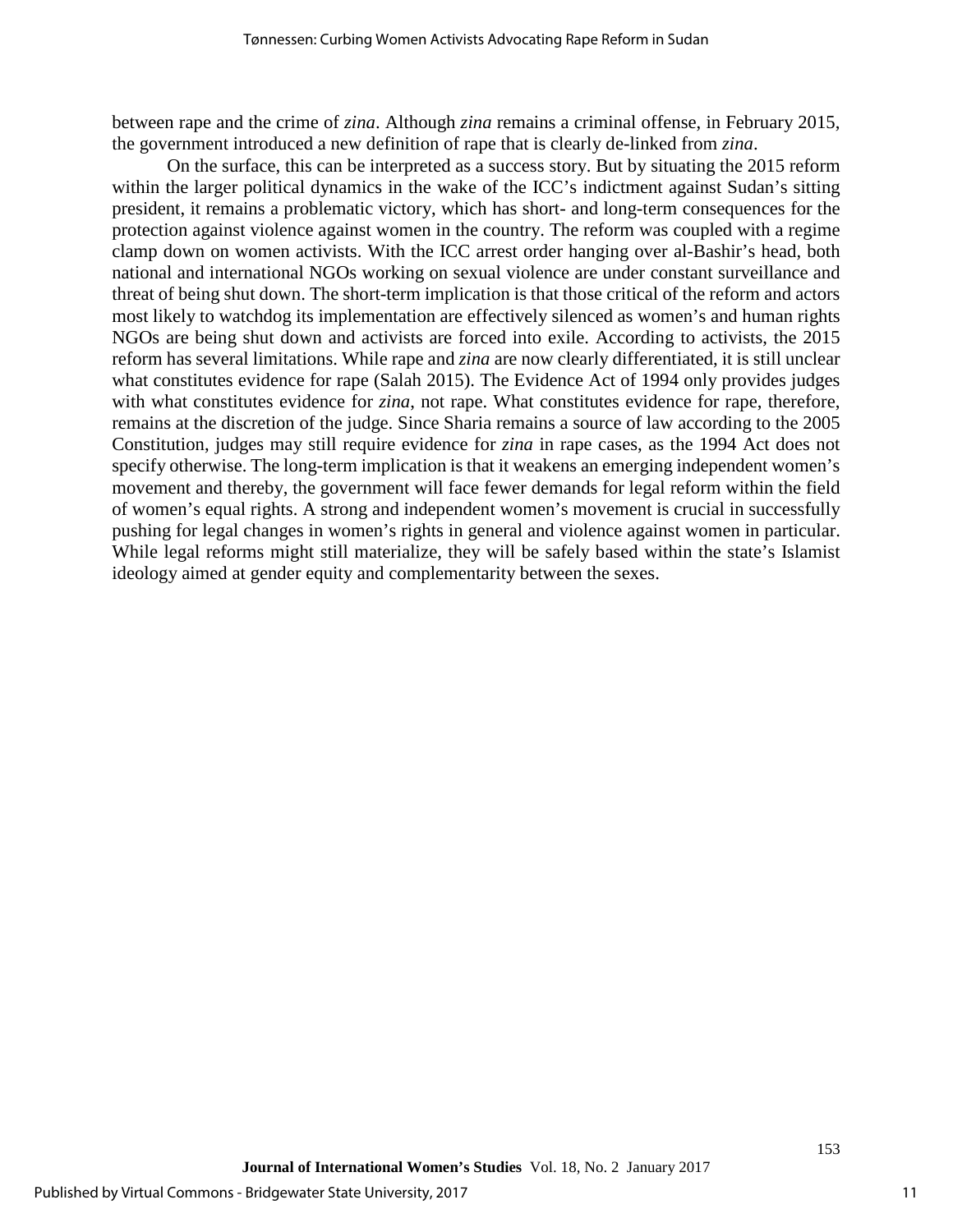**References**

- Abdel Halim, A. (2011). "Gendered justice: Women and the application of penal laws in the Sudan". In L. Oette (Ed.), *Criminal law reform and transitional justice: Human rights perspectives for Sudan*. Farnham, Surrey, UK: Ashgate.
- Alvarez, S. (1990). *Engendering Democracy in Brazil:Women's Movements in Transition Politics*. Princeton: Princeton University Press.
- Al-Bashir, N. (2003). *Islamist Women's Politics and Gender Activism: A Case Study from Sudan*. PhD dissertation, University of Vienna: Vienna
- Bauer G and Britton HE. (2006). *Women in African Parliaments.* Boulder, CO: Lynne Rienner.
- El Bakri, ZB. (1995). "The Crisis in the Sudanese Women's in Movement", in S.Wieringa (ed.) *Subversive Women: Historical Experiences of Gender and Resistance.* London and New Jersey: Zed Books.
- Eriksson,M. (2011). *Defining Rape: Emerging Obligations for States under International Law?* Brill.
- Ferree, MM and AM.Tripp (2006), *Global Feminism: Transnational Women's Activism, Organizing and Human Rights*, New York: New York University Press.
- Gayoum, AA. (2011). *149 campaign in Sudan*. London: Women Living Under Muslim Laws; Sudan: Salmmah Women's Resource Centre.
- Hale, S. ( 2015). "Sudanese feminists, civil society, and the Islamist military", *Open democracy* [online], available https://www.opendemocracy.net/5050/sondra-hale/sudanese-feministscivil-society-and-islamist-military
- Hale, S. (1996). *Gender Politics in Sudan: Islamism, Socialism and the State*, Boulder, Colo.: Westview Press.
- Hale, S. (1986). "The Wing of the Patriarch: Sudanese Women and Revolutionary Parties ", *Middle East Report* 138 special issue on Women and Politics in the Middle East: 25-30
- Htun, M. and L. Weldon. (2012). "The Civic Origins of Progressive Policy Change: Combating Violence against Women in Global Perspective, 1975–2005."*American Political Science Review* 106 (3):548 569.
- International Criminal Court. (2009). *Warrant of Arrest for Omar Hassan Ahmad Al Bashir*, [online], available http://www.icc-cpi.int/iccdocs/doc/doc639078.pdf
- International Commission of Inquiry on Darfur. (2004). *Report of the International Commission of Inquiry on Darfur to the United Nations Secretary-General: Pursuant to Security Council Resolution 1564* [online], available http://www.un.org/news/dh/sudan/com\_inq\_darfur.pdf
- Khalid, T. A. (1995)'The state and the Sudanese Women's Union1971–1983' in Wieringa, S. (ed.) *Subversive Women: Historical Experiences of Gender and Resistance.* London and New Jersey: Zed Books.
- Médecins Sans Frontières. (2005). *The Crushing Burden of Rape: Sexual Violence in Darfur,*  [online], available

http://www.doctorswithoutborders.org/publications/reports/2005/sudan03.pdf

- Moghadam, VM and Gheytanchi E. (2010). "Political opportunities and strategic choices: Comparing feminist campaigns in Morocco and Iran." *Mobilization: An International Journal* 15(3): 267-288.
- Moghadam VM. (2005). Globalizing Women: Transnational Feminist Networks. Baltimore and London.The John Hopkins University Press.Molyneux, M. (1998). "Analysing women's movements". *Development and Change* 29: 219-245.